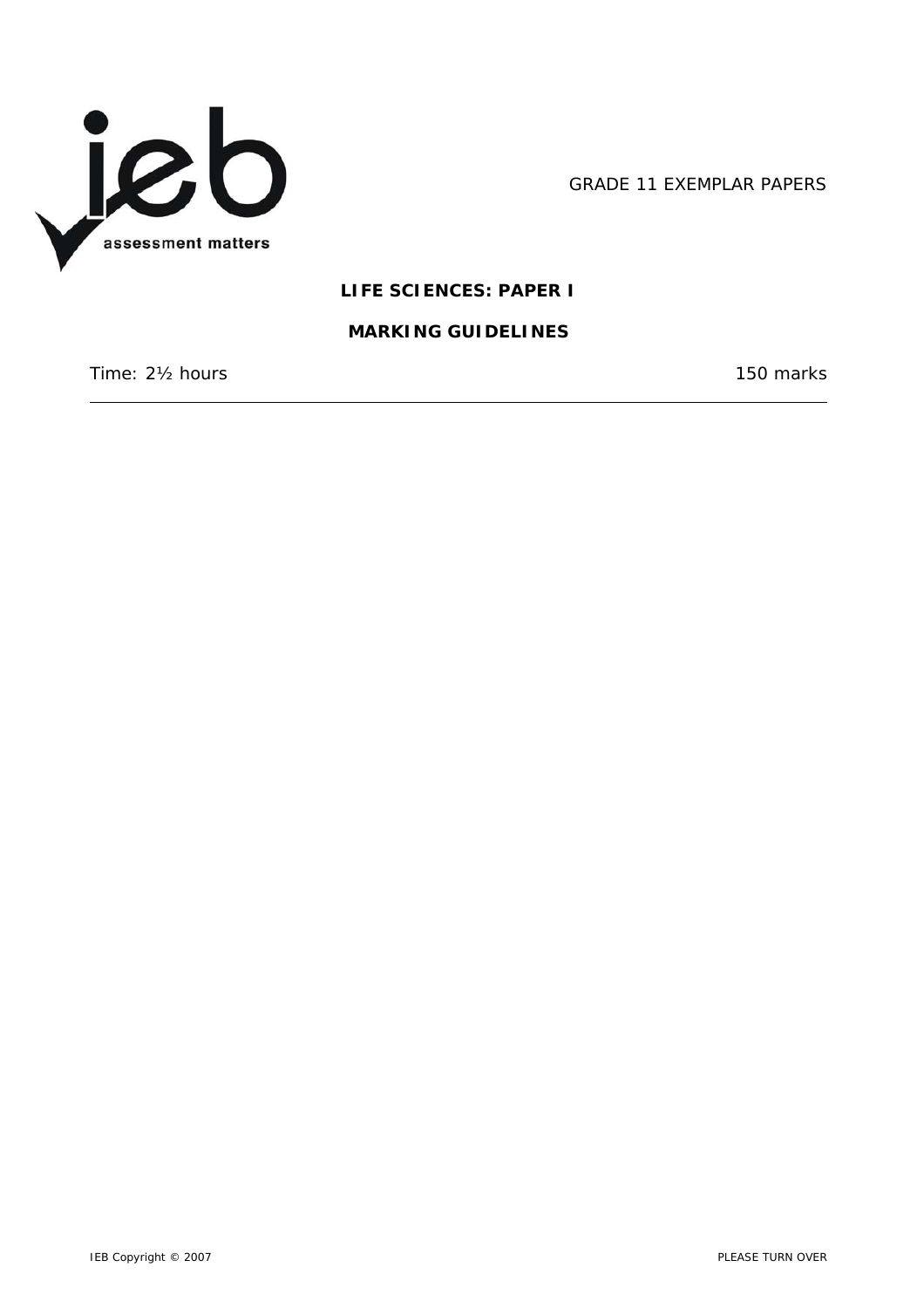# **SECTION A**

## **QUESTION 1**

| 1.1 |             | 1.1.1 antibiotic                                                                                                                                                                                                                                                                                                                                                                                                                                                                                                | (1)           |  |
|-----|-------------|-----------------------------------------------------------------------------------------------------------------------------------------------------------------------------------------------------------------------------------------------------------------------------------------------------------------------------------------------------------------------------------------------------------------------------------------------------------------------------------------------------------------|---------------|--|
|     |             | 1.1.2 bronchitis, syphilis, TB, etc.                                                                                                                                                                                                                                                                                                                                                                                                                                                                            |               |  |
|     |             | 1.1.3 Bacteria are no longer killed by the antibiotics / can survive in the<br>presence of antibiotics. They have changed/mutated.                                                                                                                                                                                                                                                                                                                                                                              | (2)           |  |
|     | 1.1.4 (a)   | The patient feels better and stops taking the tablets. The<br>bacteria population has not been completely killed off,<br>some bacteria survive. When the antibiotic decreases the<br>bacteria can reproduce once again and the size of the<br>population increases.<br>(b)<br>The course of tablets must be completed even if the patient<br>is feeling better. This ensures that the bacteria are all<br>killed. Live a lifestyle that is going to assist the patient and<br>boost their immune system (diet). | (2)<br>(3)    |  |
|     |             | 1.1.5 The lymphocytes<br>can engulf the bacteria<br>by means of pseudopodia.<br>Antibodies are manufactured<br>and these kill the bacteria (antigen).<br>The code for the particular antigen is "stored" for future use if<br>required.                                                                                                                                                                                                                                                                         | (5)<br>$[16]$ |  |
| 1.2 |             | 1.2.1 top label = sporangiophore/erect hypha<br>bottom label = sporangium                                                                                                                                                                                                                                                                                                                                                                                                                                       | (2)           |  |
|     |             | 1.2.2 This fungus is a parasite because it is living off the potato<br>plant/leaf<br>It is harming the host (potato)<br>as it is obtaining its food and water from it.                                                                                                                                                                                                                                                                                                                                          | (2)           |  |
|     | $1.2.3$ (a) | phloem<br>The phloem is the tissue that transports dissolved nutrients<br>(b)<br>and this is what the fungus requires to live.                                                                                                                                                                                                                                                                                                                                                                                  | (1)<br>(2)    |  |
|     |             | 1.2.4 damp from the rain<br>warmth                                                                                                                                                                                                                                                                                                                                                                                                                                                                              | (2)<br>[9]    |  |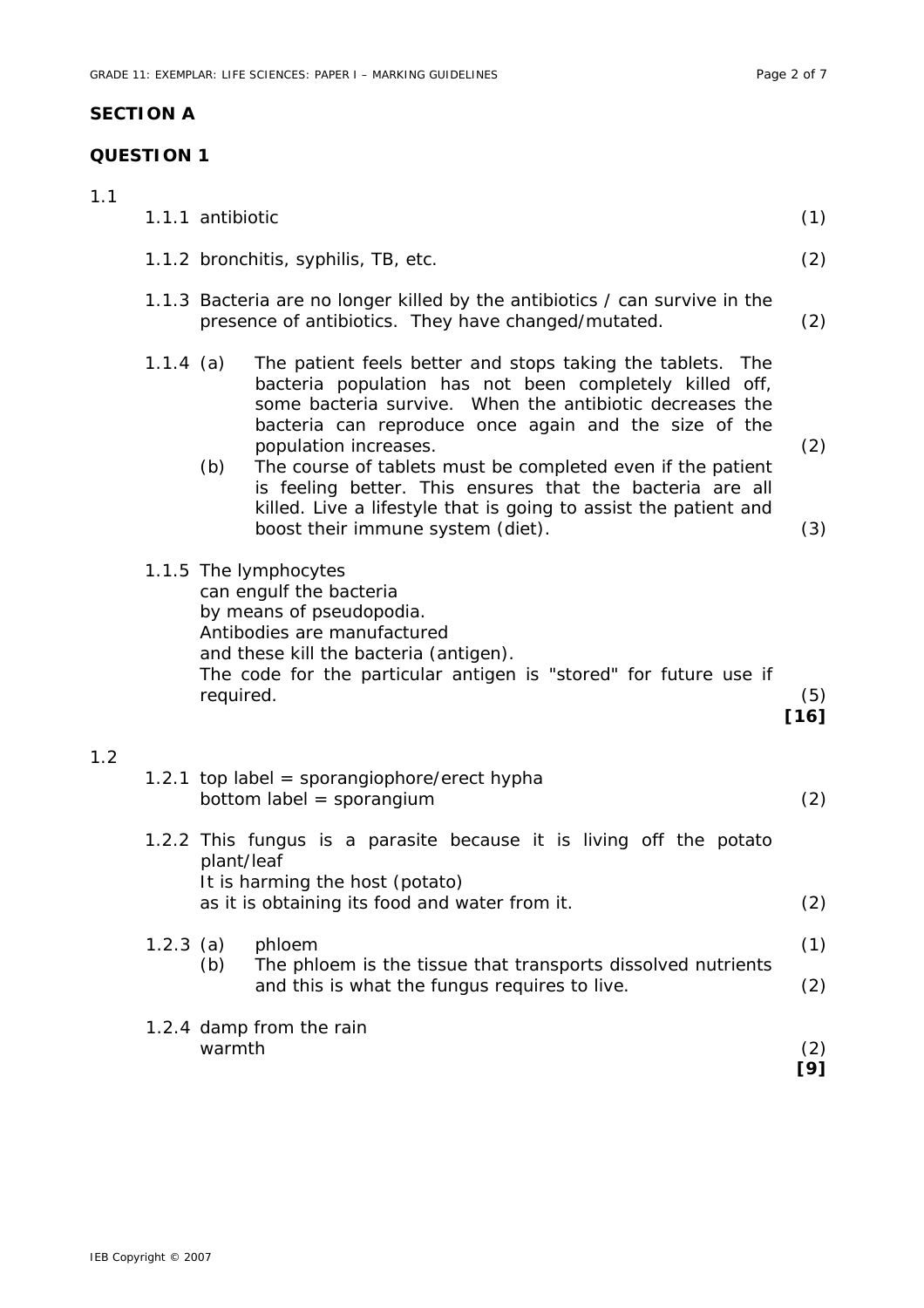|     | $1.4.4$ (a) | Eyesight would be blurred/Focussing power would be altered<br>D<br>$\mathsf C$<br>(b)<br>(c)<br>A                                                                     | (3)<br>(1)<br>(1)<br>(1) |
|-----|-------------|-----------------------------------------------------------------------------------------------------------------------------------------------------------------------|--------------------------|
|     |             | 1.4.3 No tension could be exerted on the suspensory ligaments.<br>The lens therefore would not be able to change its shape.                                           |                          |
|     |             | 1.4.2 5 and 7                                                                                                                                                         | (2)                      |
| 1.4 | $1.4.1$ 1   | suspensory ligament<br>2<br>lens<br>3.<br>cornea/conjunctiva<br>5.<br>iris<br>6. retina                                                                               | (5)                      |
|     |             | 1.3.5 By placing the fingers/an electronic device on the pulse on the<br>underside of a wrist/on the side of the neck.<br>The number of beats is counted in a minute. | (4)<br>$[12]$            |
|     |             | 1.3.5 pulse rate                                                                                                                                                      | (1)                      |
|     |             | 1.3.4 type of exercise<br>the same male                                                                                                                               | (2)                      |
|     |             | 1.3.3 The heart rate (beats per minute)                                                                                                                               | (1)                      |
|     |             | 1.3.2 The amount of blood pumped out of the heart in $cm2$ per minute.                                                                                                | (2)                      |
| 1.3 | 1.3.1 B     |                                                                                                                                                                       | (2)                      |

 **Total for Section A: 50 marks**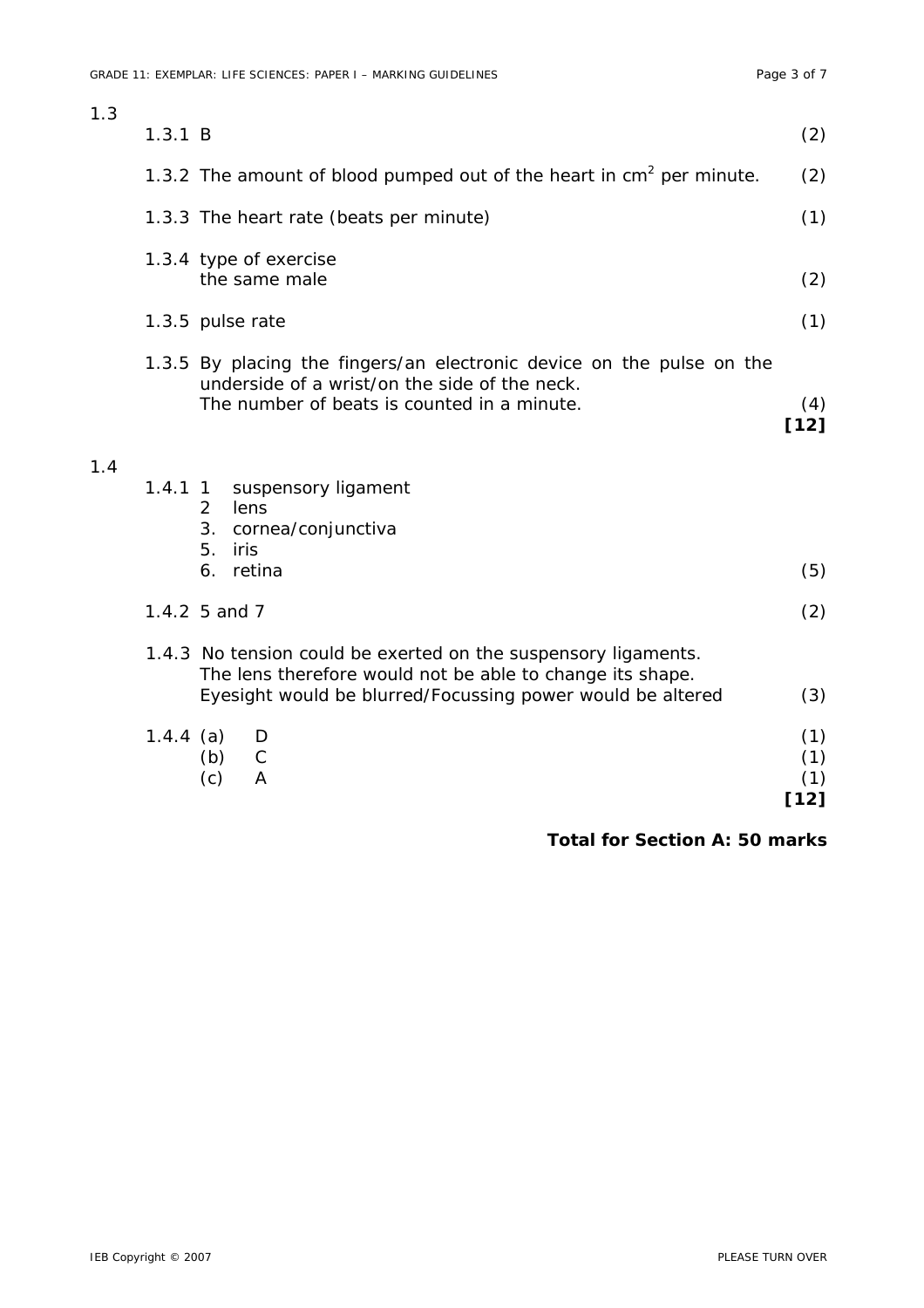#### **SECTION B**

| 2.1 | pancreas                                                                                                                                                                                                                                                                                                  | (1) |
|-----|-----------------------------------------------------------------------------------------------------------------------------------------------------------------------------------------------------------------------------------------------------------------------------------------------------------|-----|
| 2.2 | insulin and glucagon                                                                                                                                                                                                                                                                                      | (2) |
| 2.3 | 2.3.1 Secretion is the release of a useful substance from a cell or organ.                                                                                                                                                                                                                                | (1) |
|     | 2.3.2 Excretion is the release of an unwanted/waste product from a cell<br>or organ.                                                                                                                                                                                                                      | (1) |
| 2.4 | 2.4.1 A "message"<br>that is relayed to the relevant organ<br>to bring about the opposite effect<br>to that which is in action at that time<br>This is to maintain equilibrium.                                                                                                                           | (4) |
|     | 2.4.2                                                                                                                                                                                                                                                                                                     |     |
|     | Decrease in glucose<br>in the blood                                                                                                                                                                                                                                                                       |     |
|     | decrease of insulin<br>glucose level in blood rises<br>in blood<br>↙                                                                                                                                                                                                                                      |     |
|     | pancreas secretes glucagon                                                                                                                                                                                                                                                                                |     |
|     | glycogen converted<br>to glucose and released<br>into the blood for use                                                                                                                                                                                                                                   | (5) |
| 2.5 | Diabetes is the lack of insulin.<br>Glucose cannot be absorbed by cells for energy release/to be converted<br>into glycogen for storage.<br>There is too much free glucose in the blood and this can lead to the<br>dehydration of cells, especially brain cells causing a person to fall into a<br>coma. | (3) |
| 2.6 |                                                                                                                                                                                                                                                                                                           |     |

 2.6.1 These organisms reproduce rapidly by mitosis (binary fission). In this way a lot of insulin can be produced quickly. (2)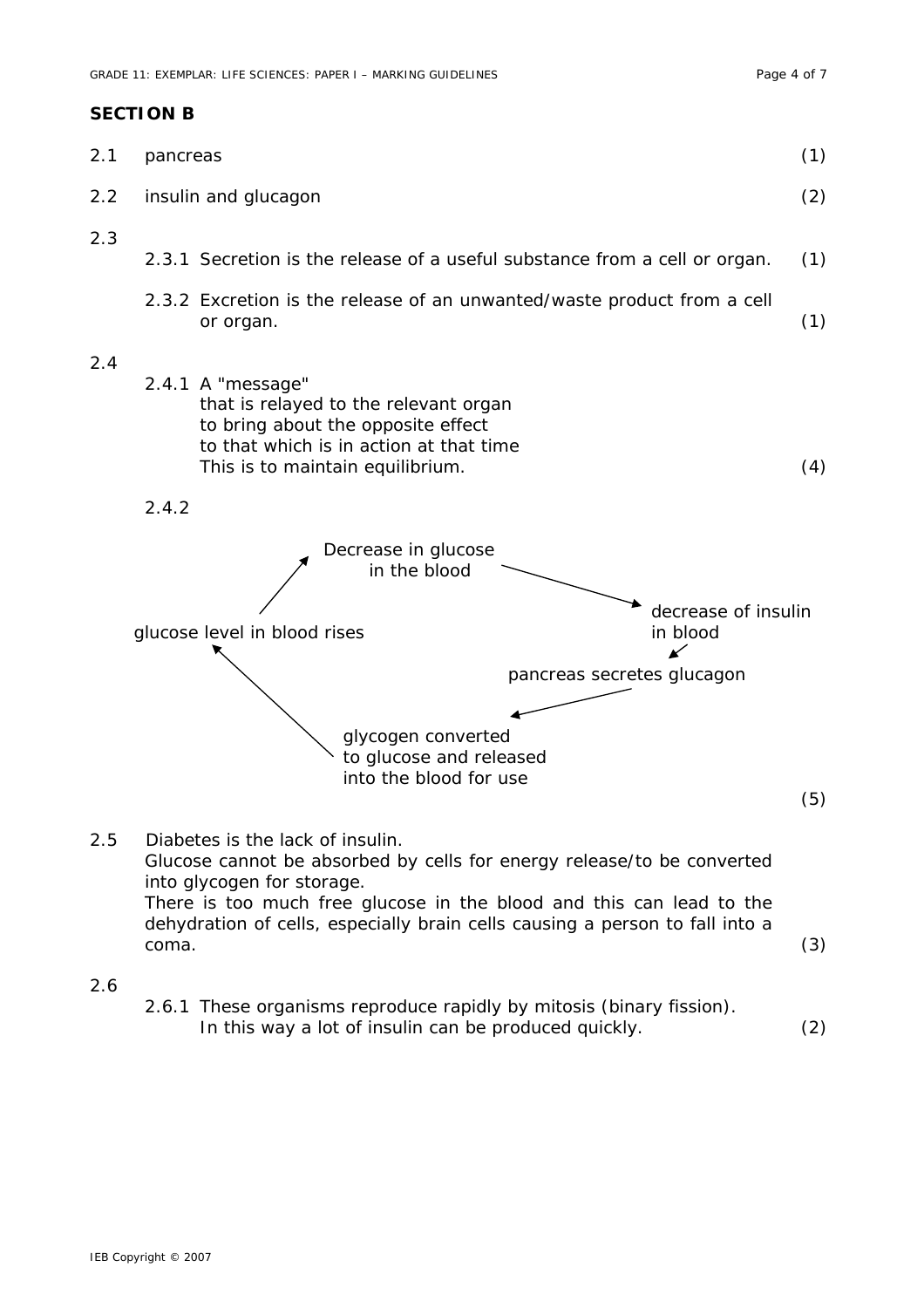2.6

2.6.2



**[8]**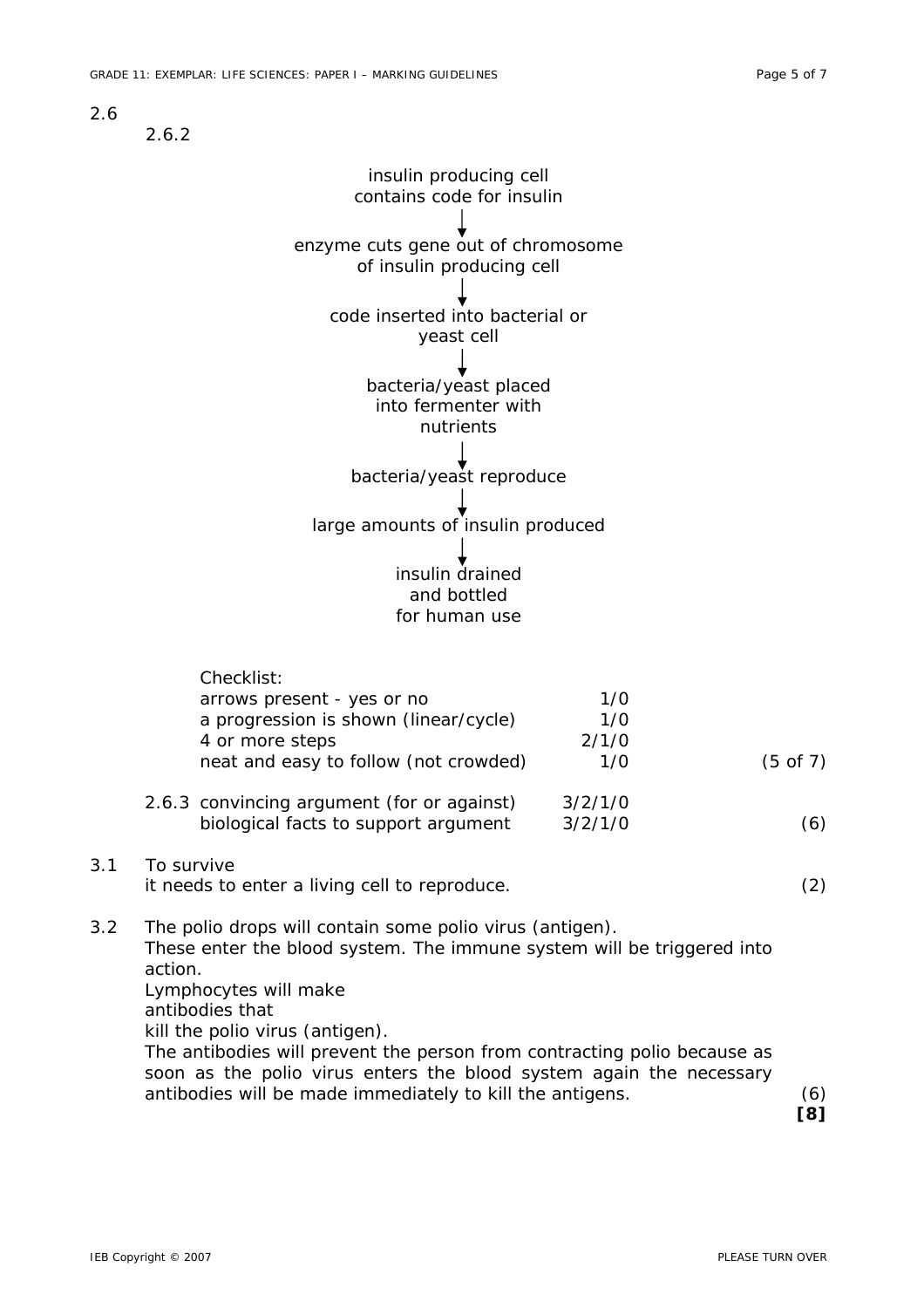|     | GRADE 11: EXEMPLAR: LIFE SCIENCES: PAPER I - MARKING GUIDELINES                                                                                                                                               |                  | Page 6 of 7   |
|-----|---------------------------------------------------------------------------------------------------------------------------------------------------------------------------------------------------------------|------------------|---------------|
| 4.1 | Adrenalin stimulates heart function                                                                                                                                                                           |                  | (1)           |
| 4.2 | Blood must keep flowing to cells to deliver oxygen for respiration<br><b>OR</b><br>Blood must keep flowing away from cells to remove wastes to prevent<br>poisoning of cells                                  |                  | (2)           |
| 4.3 | $60 \rightarrow 96$<br>$= 36$<br>beats per minute                                                                                                                                                             |                  |               |
| 4.4 | The adrenalin from the injection would have stimulated the heart rate to<br>increase initially and once the adrenalin was metabolised<br>the amount decreased and therefore<br>the heart rate would decrease. |                  | (4)           |
| 4.5 | Veins take blood straight to the heart.<br>In muscles it would have to be absorbed into capillaries<br>and only then go to heart.                                                                             |                  | (3)           |
| 4.6 | Muscles relax<br>all vessels dilate<br>blood floods into capillaries.                                                                                                                                         |                  | (3)           |
| 4.7 | Pupils dilate<br>increase in breathing rate<br>increase in muscle strength, etc.                                                                                                                              | Any 2            | (2)<br>$[18]$ |
| 5.1 | $W =$ chordae tendonae/heart tendons/tendonous chords<br>$X =$ semi lunar valve (cusp)<br>$Z =$ bicuspid valve (cusp)                                                                                         |                  | (3)           |
| 5.2 | Ventricle volume<br>has decreased;<br>Semilunar valve<br>is open;                                                                                                                                             |                  |               |
|     | Bicuspid valve<br>is closed.                                                                                                                                                                                  | ANY <sub>2</sub> | (4)<br>[7]    |
| 6.1 | Transmit electrical impulse<br>across synapse                                                                                                                                                                 |                  | (2)           |
| 6.2 | Higher doses are lethal / toxic;<br>receptors are harmed;<br>more receptors are needed to trigger the same response. ANY 2                                                                                    |                  | (2)           |
| 6.3 | Tolerance develops – need consistently more to produce the same effect                                                                                                                                        |                  | (1)           |
| 6.4 | Receptors needed to produce a response are damaged                                                                                                                                                            |                  | (1)           |
| 6.5 | Curing diseases;<br>relieving headaches;<br>anaesthetics.                                                                                                                                                     | ANY <sub>2</sub> | (2)           |